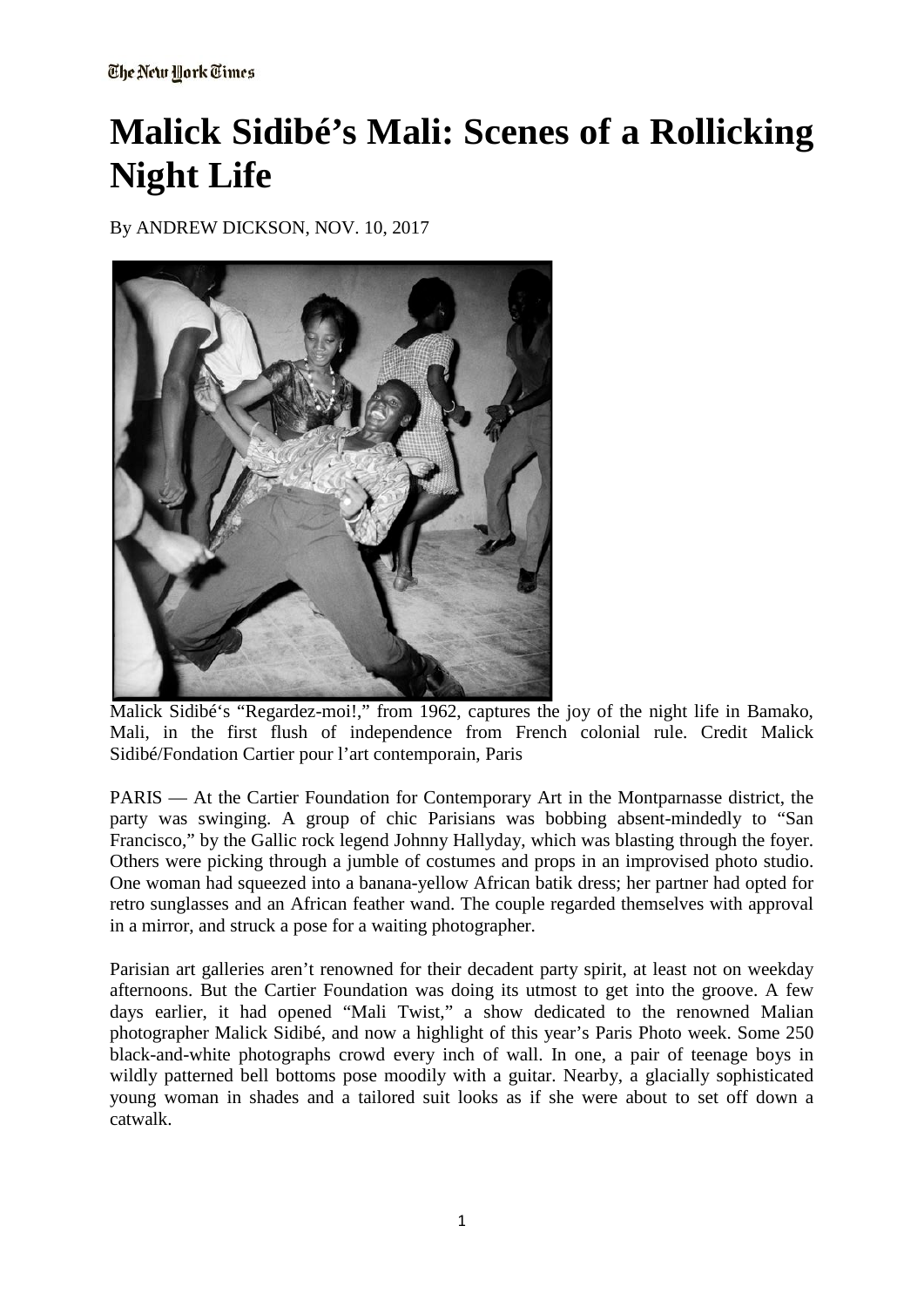#### The New York Times



For many young people in Bamako in the 1960s and '70s, being photographed by Sidibé was a rite of passage. Credit Malick Sidibé/André Magnin

Billed as the largest Sidibé retrospective ever staged, and the first in continental Europe since the photographer's death last year, "Mali Twist" pays tribute to a man who produced electrifyingly modern images of night life in the country's capital, Bamako, in the 1960s and '70s. On view through Feb. 25, it also retells one of the most remarkable stories in contemporary art. After growing up in rural Mali, the son of a stock breeder, Sidibé worked full time as a photographer for just a few decades, before disappearing into obscurity. After being "discovered" by Western curators in the '90s, he ended up being awarded the Golden Lion for lifetime achievement at the Venice Biennale in 2007, the first photographer — and the first artist from Africa — ever to win that honor.

The show's curator, André Magnin, recalled how he first encountered Sidibé, on a trip to Bamako in 1992. He had arrived on a mission to track down a mysterious photographer whose work he'd seen in New York. That man was Seydou Keïta, whose pensive studio portraits of Malians in the 1950s later won worldwide acclaim. Mr. Magnin contacted him, and while in Bamako, he also met a man who spent his time mending cameras and taking passport photos in a run-down joint called Studio Malick.

"In one night, in a few minutes, I met Keïta and Sidibé, two masters," Mr. Magnin said, adding, "It was like a dream."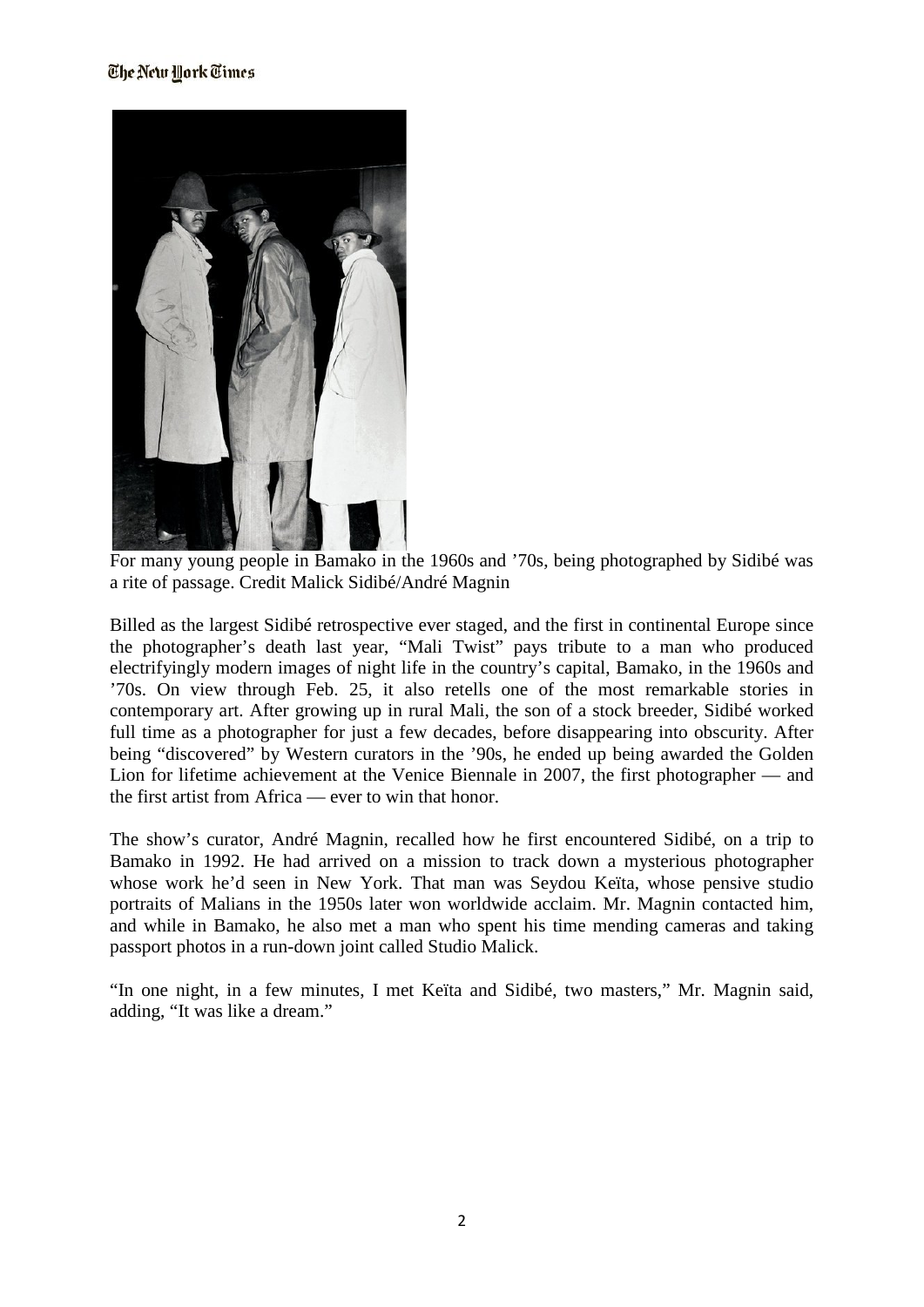

A young man poses in Sidibé's studio in "Un Ye-Ye en Position," from 1963. Credit Malick Sidibé/Fondation Cartier pour l'art contemporain, Paris

The images that Mr. Magnin and his colleague Françoise Huguier turned up astonished the art world, and changed perceptions of African visual culture for good. Accustomed to depictions of remote tribes or shots of famine and conflict, Western viewers could scarcely believe their eyes: The idea that West African baby boomers spent the 1960s doing the twist or grooving to the Rolling Stones, like their contemporaries in Minneapolis and Marseille, was more than many could comprehend.

## **Wild Nights on Bamako's Dance Floors**

Manthia Diawara, a filmmaker who now teaches at New York University, grew up a few streets away from Studio Malick and was part of a teenage group that called itself Les Rockers. In a telephone interview from Senegal, he recalled how sitting for Sidibé became a rite of passage: "You went to your tailor with your James Brown album, and you said to him, 'I want my jacket to look exactly like this,' and you'd do your hair like him, everything else. Then Malick would take your picture and make you immortal."

The renowned Malian musician Boubacar Traoré — whose hypnotic song "Mali Twist" gives the exhibition at the Cartier Foundation its name — also grew up on the scene. He and his friends pooled money to host semi-legal "surprise parties," jiving to James Brown, Otis Redding and the Beatles, as well as salsa and European music. "The nights were magnificent," he said in an interview. "It was a time without worries. Everybody was happy."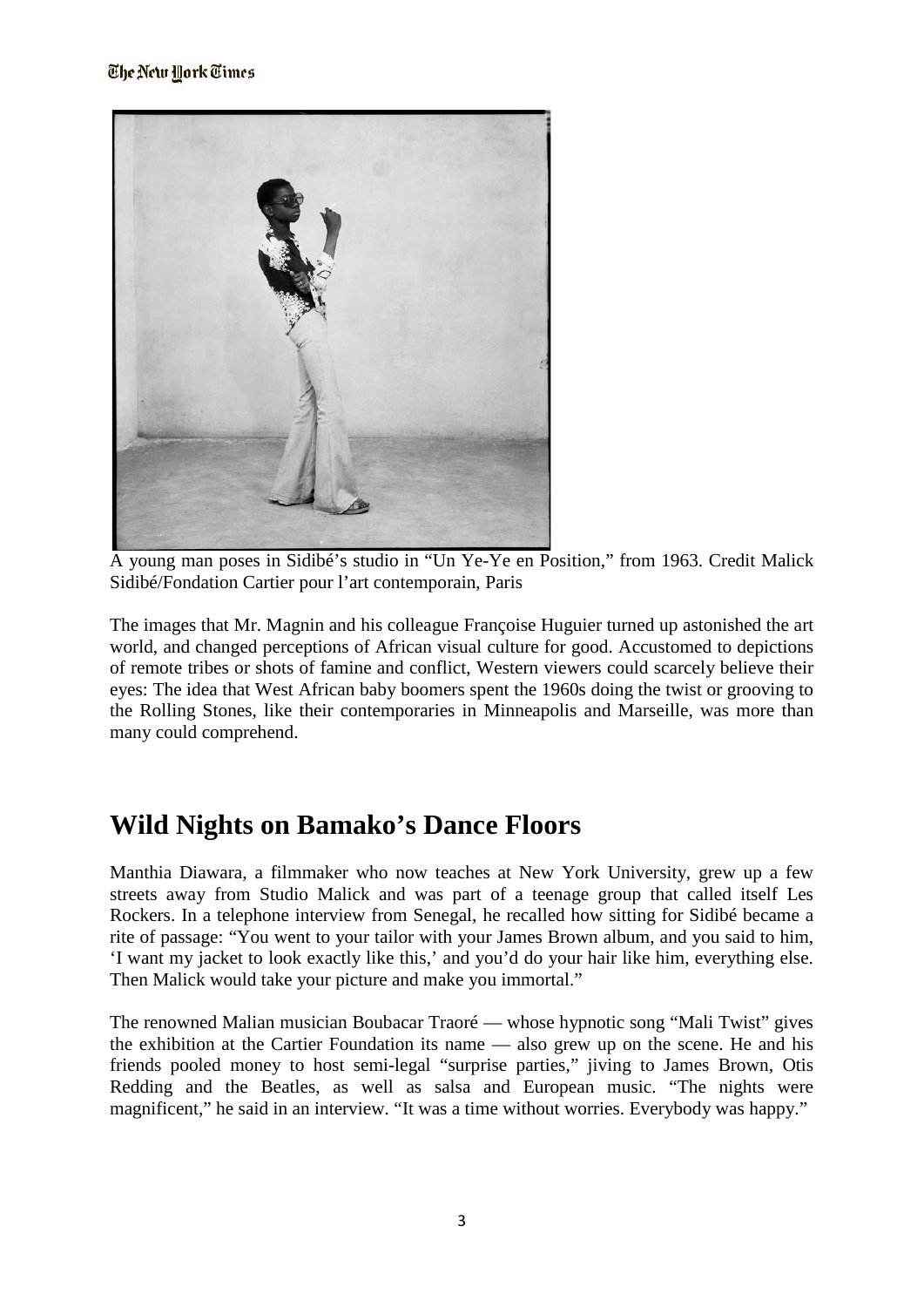

Sidibé's night-life photos don't just show the dance floor — they also show the painstaking preparations for a night out. Credit Malick Sidibé/The Pigozzi Collection, Geneva

For a roving photographer like Sidibé, keeping up with this hectic night life wasn't easy: After long days at the studio, he spent much of the 1960s and early '70s racing between these parties, sometimes as many as four a night. He would announce his arrival by setting off a flash gun, then take hundreds of snaps of people cavorting, before heading back to the studio to develop negatives, then put prints on display for sale.

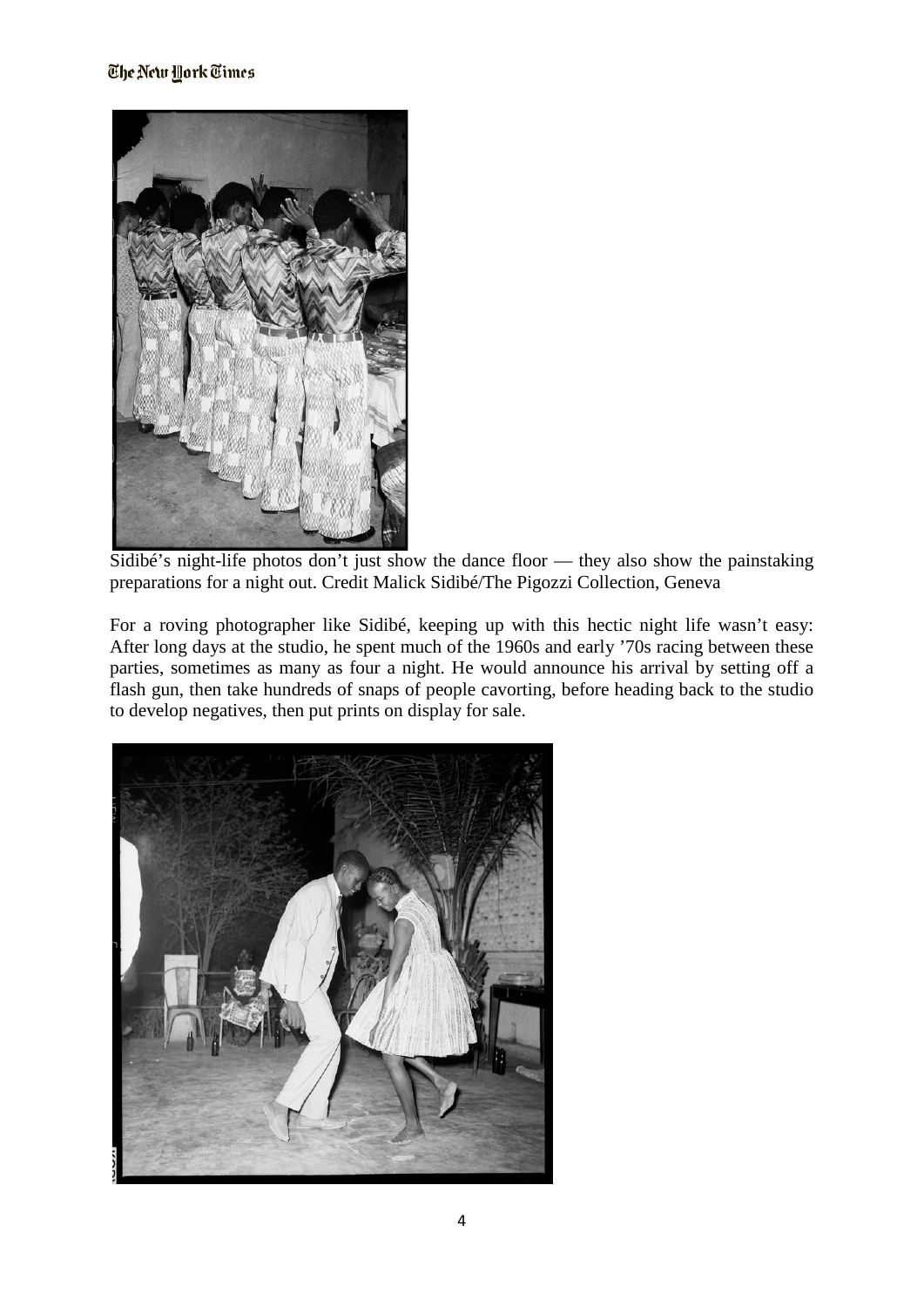### The New York Times

"Nuit de Noël (Happy-Club)," taken on Christmas Eve 1963, is probably Sidibé's most famous photograph. Credit Malick Sidibé/Fondation Cartier pour l'art contemporain, Paris

One of Sidibé's photographs has become deservedly famous: "Nuit de Noël (Happy-Club)" from 1963. It portrays a brother and sister dancing, he in a tie and flawless safari suit, she barefoot but in a full-skirted dress. The pair are concentrating hard, but have radiant halfsmiles. "You can see from their eyes how happy they were," Mr. Magnin said. "All these pictures are full of tenderness, full of love."

Yet there is more to Sidibé's photographs than straightforward joy, Mr. Diawara emphasized: They capture a fragile moment in Malian history, when the country was still in the first flush of independence from French colonial rule. "There was so much confidence in these pictures," he said. "We honestly believed in the image we were projecting. There was so much power."



Bamako's clubs in the 1960s and '70s featured an eclectic mix of American, French and British pop music, as well as other styles. Credit Malick Sidibé/Fondation Cartier pour l'art contemporain, Paris

After the socialist ruler Modibo Keïta was toppled by a military coup in 1969, the atmosphere became more repressive. Mr. Diawara said that he found looking at Sidibé's images both "sweet and bitter;" the life they portrayed was gone, swept away by worsening economic problems (United Nations data now ranks Mali one of the poorest countries in the world) and the rise of Islamist extremism.

"Many of my friends are — I don't know a gentler way to put this — orthodox religious men," Mr. Diawara said. "They no longer tolerate their children to dress the way they used to dress."